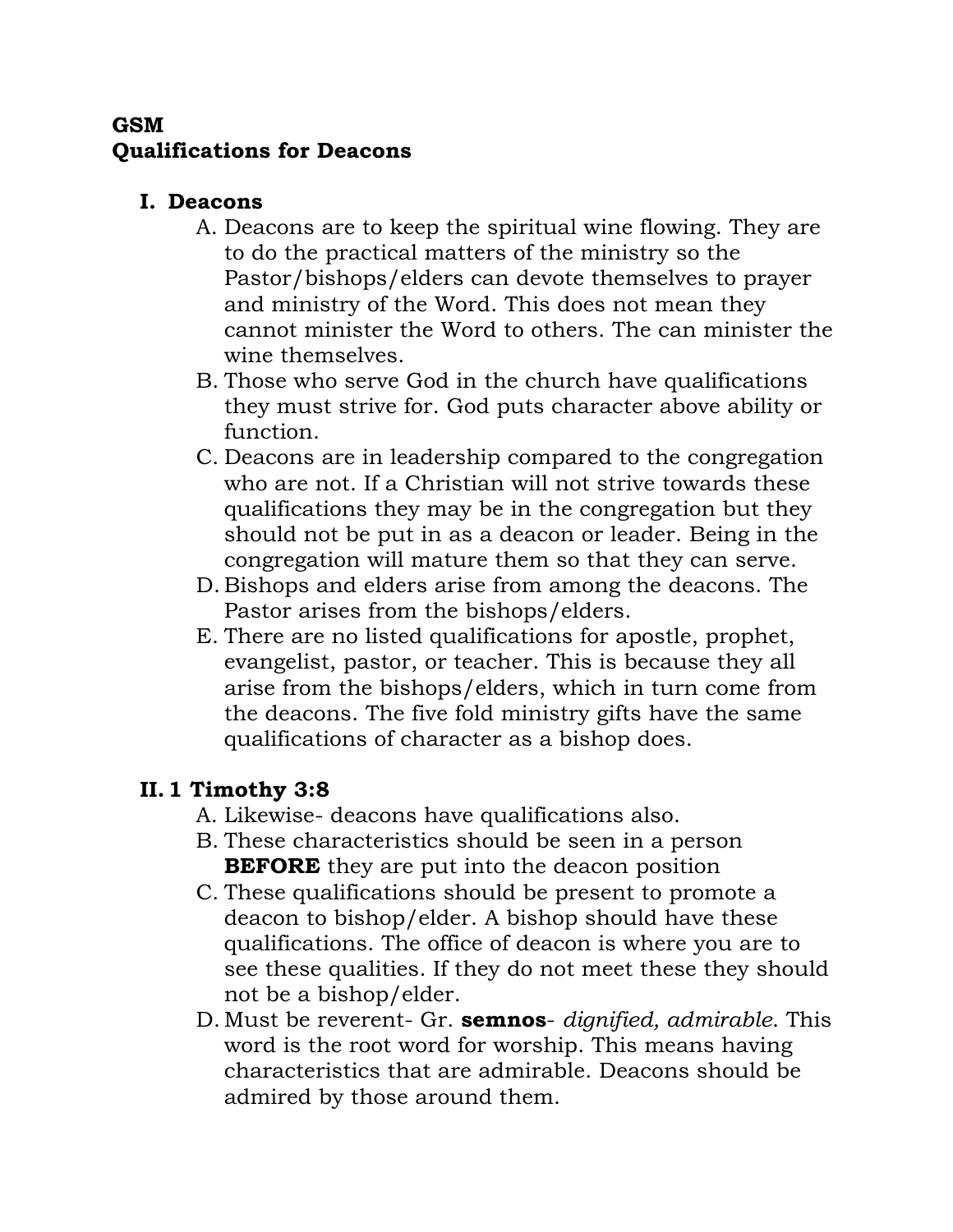- E. Not double tongued-Gr. **dilogous** *speaking two things*; double speak- This means to say something to one person to gain approval and then say something different to another person to get their approval. This kind of man is like a wave in the sea. He is like a chameleon. Someone who is double tongued makes a good politician but a poor deacon. This is important that deacons not be double tongued because they are the closest to the people. Often the congregation disagrees with leadership and complains to the deacons. A double tongued deacon will agree with and sympathize with them against leadership, but to the leadership they give lip service to their allegiance to them. This kind of behavior causes strife and undermines authority.
- F. Not given to much wine- Gr. **me oino pollo prosechontas**- "*not holding the mind towards wine*". Addictions begin in the mind. Drinking wine is not prohibited but they are not to be given too much wine. It is wise to abstain totally from alcohol however.
- G. Not greedy of gain- Gr. **me aischrokerdes** "*not seeking dishonest or shameful gain*". Deacons often were in charge of distributing goods or funds to the poor. They are not to steal small amounts as Judas did. They were not to swindle finances from the congregation in secret.

### **III. 1 Tim 3:9**

- A. Holding the mystery of the faith
	- 1. Holding- Gr. **echontas** "*having in one's possession and using its principles*"
	- 2. The mystery- Gr. **ho musterion** "*that which has long been hidden but now revealed to one who is initiated*." We become initiated by receiving Jesus. Deacons need to be grounded in NT truths of grace and faith. The term mystery refers to the church and its doctrines. Deacons should be able to minister the truth to those they serve. Those visiting the widows and sick should be able to minister the spiritual wine when needed. Young believers should not be put in a significant place where ministry of the Word is needed.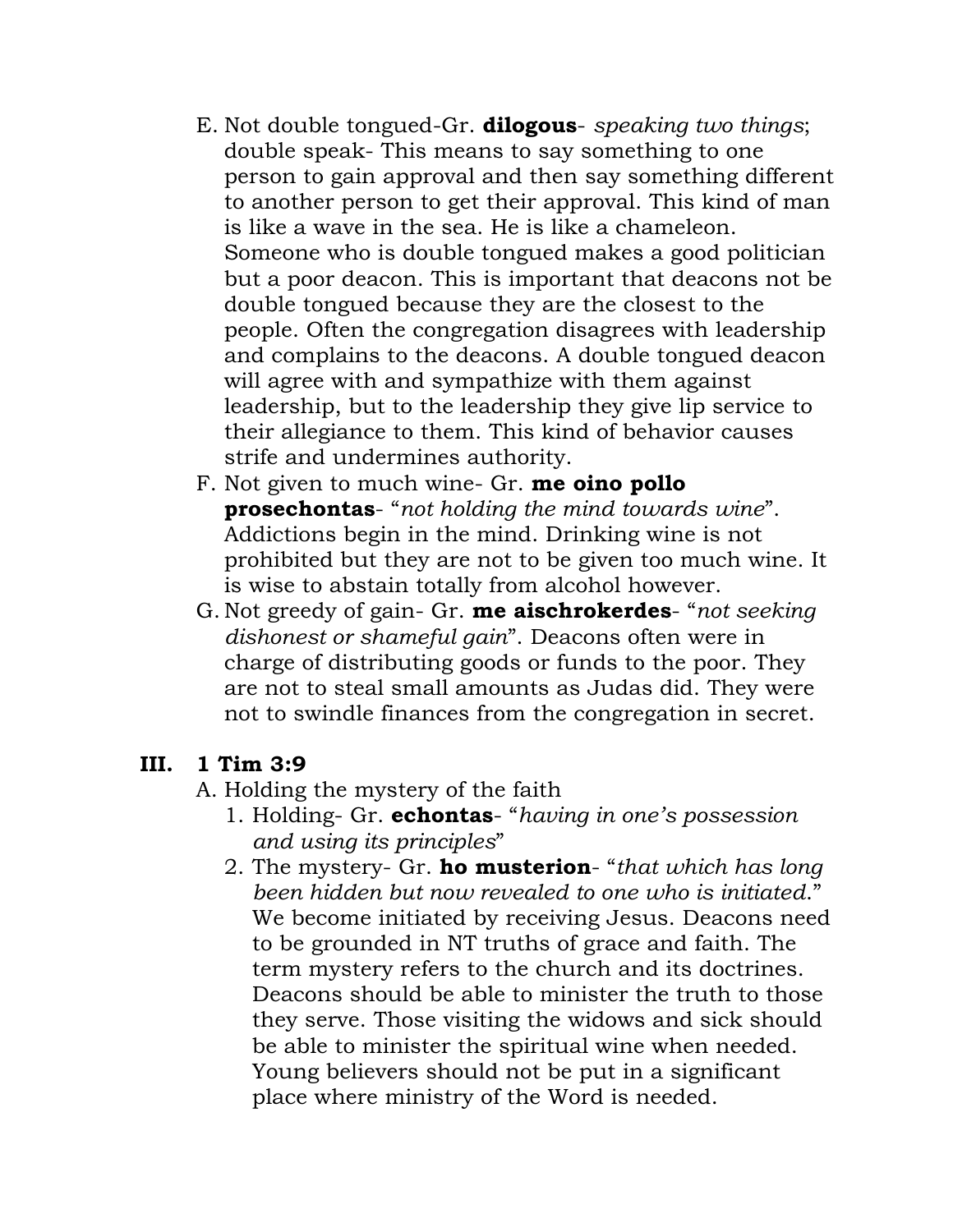- *3.* Of the faith- Gr. **tes pisteos** *The body of Christian doctrine.*
- B. With a pure conscience
	- *1.* Pure- Gr. **en kathara** "*cleansed of what defiles and is impure"*
	- 2. Conscience- Gr. **suneidesai** "*to know together- cowitness*"- That inward voice which compares what we do to what we know and believe and lets us know when they don't balance. Conscience correlates what you do to what you know and believe. If you taught wrong you conscience will be weak. [**1 Cor. 8:7**] Ex. Not eating meat. You can strengthen your conscience by renewing your mind to the Word of God.
	- 3. Whatever is not of faith is sin. [**Romans 14:23**]
	- 4. A leader should have a clear conscience. They should be living according to what they believe and profess and have a good conscience.
		- a. Paul lived with a clear conscience- [**Acts 23:1; Acts 24:16**]
		- b. The conscience can be damaged and even seared if it is not heeded.
	- 5. [**1 Tim. 1:5**] The goal of our teaching should lead to a good conscience. Good- agathos- divine good, intrinsic good. The goal of solid NT instruction is to give the saints a inward barometer to gauge their actions according to God's will, not the teachings of man, or our own will.

### **IV. 1 Tim. 3:10**

- A. Let them first first priority
- B. Proved- Gr. **dokimazo** "*to examine in order to approve as genuine*". Those in the congregation should be positively examined for genuine Christian character which comes from faith in the NT doctrines of grace. Look for faithfulness. Don't decide on what someone says but by examining what they do. This takes some time for those who are new.
- C. Let them serve as deacons- Gr. **diakoneitosan***- "to serve as a deacon*".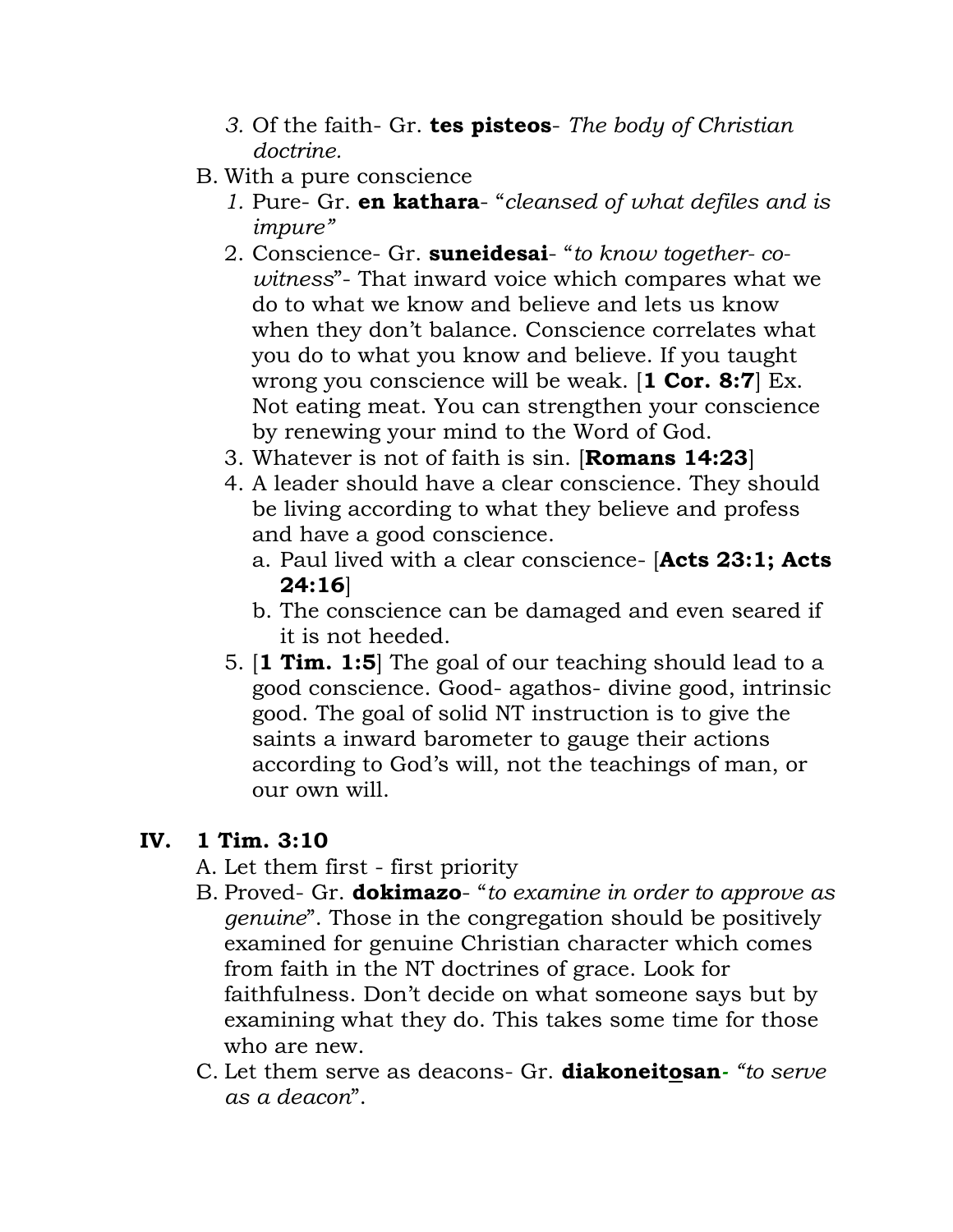- D. Being found- Gr. **ontes** "*being*"
- E. Blameless- Gr. **anegkletos-** *"without legal accusation; without a formal and valid accusation*"

## **V. 1 Tim 3:11**

- A. Wives- Gr. **gunaikes** This word means *women or wives*.
- B. In context this speaks of deaconesses. There are no qualifications for bishop/elder wives. Women did function in the position of deaconess. Ex. Pheobe- [**Romans 16:1**]
- C. A deaconess should be grave- Gr. **semnas** "*admirable or respectable*"
- D. Not slanders- Gr. **diabolous** "*one that accuses to divide*"; they should not be devilish. They are not to participate in slanderous gossip. Gossip in leadership is deadly. You have to get a handle on this if you have trouble with it!
- E. Sober- Gr. **nephalious** "*without wine*"- This means to be clear headed and vigilant in prayer
- F. Faithful in all- "*trustworthy*" in all things

### **VI. 1 Tim. 3:12**

- A. Husbands of one wife- "*one wife at a time*"; admonition against polygamy.
- B. Ruling their children- Gr. **proistamenoi***- "standing out front as an example and leader*"
- C. Own houses- Gr. **oikos**-"*household*"
- D. Well- Gr. **kalos** "*nobly*"

### **VII. 1 Tim. 3:13**

- A. Used the office of a deacon well- "*served as a deacon nobly*"
- B. Purchase- **Gr. peripoieo - "***to acquire for oneself; purchase for one's own use*" Middle voice in Greek.
- C. Good standing- Gr. **kalos; "***noble"***; bathmos** "*a step up*". In the Greek agora- market place- there was a small podium called a bathmos. This small podium was purchased by ones wanting to make announcements or to advertise. It was a custom from time to time that the bathmos would be purchased by the general public to